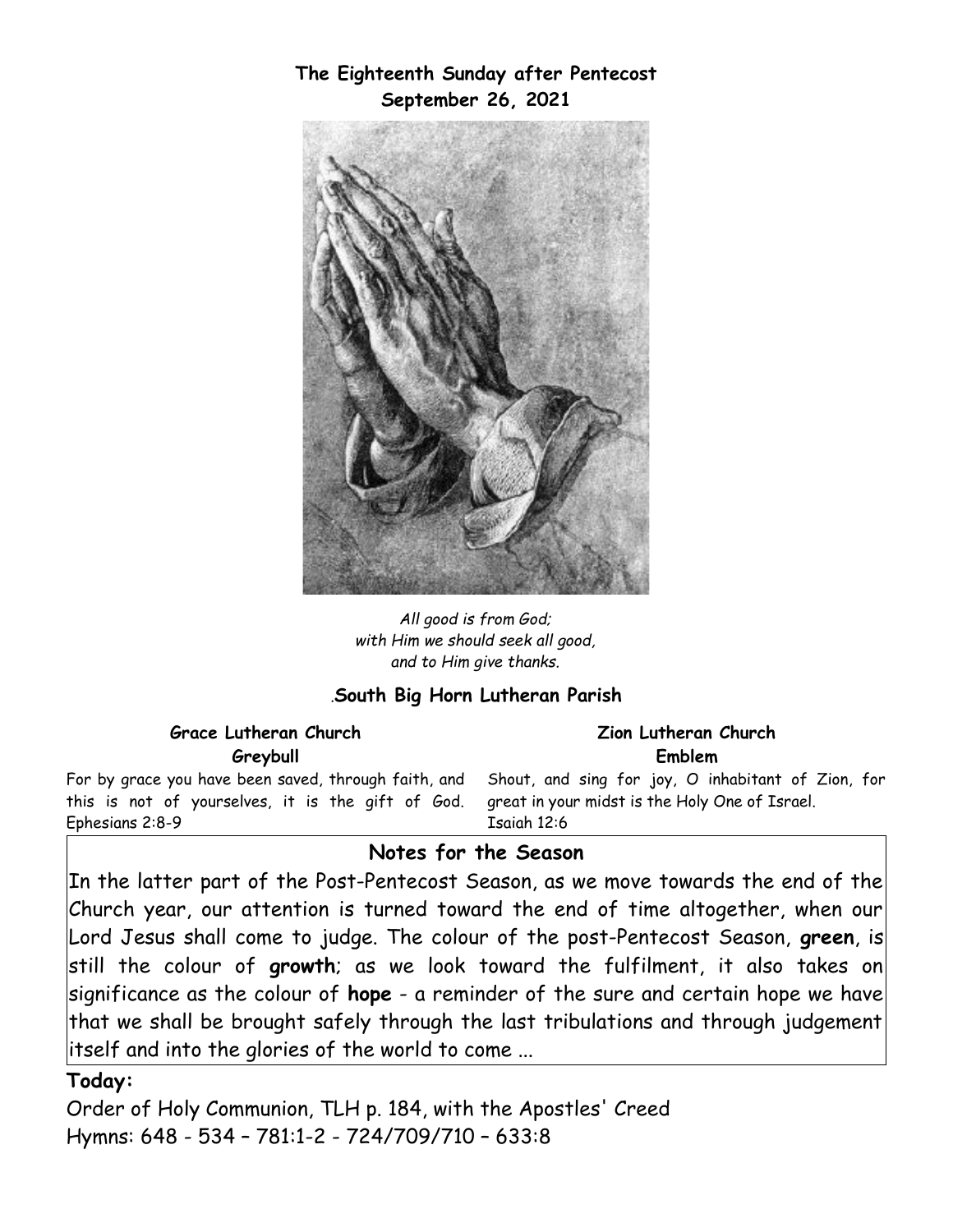## **About Holy Communion**

In the Sacrament we are made one with the risen Christ, and with each other. According to Holy Scripture, oneness in faith and confession is a precondition for such unity. As such, only Christians who share our faith and confession, and who therefore belong to congregations in the fellowship of the Lutheran Church-Missouri Synod, will commune in our church. **Visitors wishing to receive the sacrament** please speak with Pastor prior to the service. We ask that our guests be respectful of our faith. **We sincerely welcome our visitors**; we assure you that we uphold this practice *also* out of concern for *your* spiritual welfare, and that our Pastor would love to study Scripture with you and help you embrace the full counsel of God, so that we can celebrate the Sacrament in a manner pleasing to God and beneficial for us all.

# **Just so we do not forget:**

*Give us this day our daily bread. What does this mean?*

God certainly gives daily bread to everyone without our prayers, even to all evil people, but we pray in this petition that God would lead us to realise this, and to receive our daily bread with thanksgiving.

*What is meant by daily bread?*

Daily bread includes everything that has to do with the support and needs of the body, such as food, drink, clothing, shoes, house, home, land, animals, money, goods, a devout husband or wife, devout children, devout workers, devout and faithful rulers, good government, good weather, peace, health, self-control, good reputation, good friends, faithful neighbours and the like. *Of the Small Catechism*

**This is our faith** *– from the Confessions of our Church* What does it mean to have a god? Or: What is God? Answer: A god means that from which we are to expect all good and to which we are to take refuge in all distress, so that to have a God is nothing else than to trust and believe Him from the heart.

*Of the Large Catechism*

**Sing-along at the Parsonage tonight**, hopefully outside, beginning at 5 pm. - **note change of time.** Hamburgers, hot dogs, chips, and soft drinks will be provided, sponsored by Thrivent. Anything else you think should be there, you should bring along yourself.

**Pizza and Mission Night at Grace** Thursday, September 30, at 6 pm. Deaconess Kim Bueltmann will tell us about her mission work among Muslim, and formerly Muslim, refugees in Germany. A free will offering will be taken to support her work.

**Let's do the time warp again:** From next Sunday, October 3, our Sunday worship times will switch over, so that Sunday worship at Grace will be at 8 am. and at Zion at 10:30 am.

**LWML Sunday Breakfast at Grace next Sunday, October 4.**